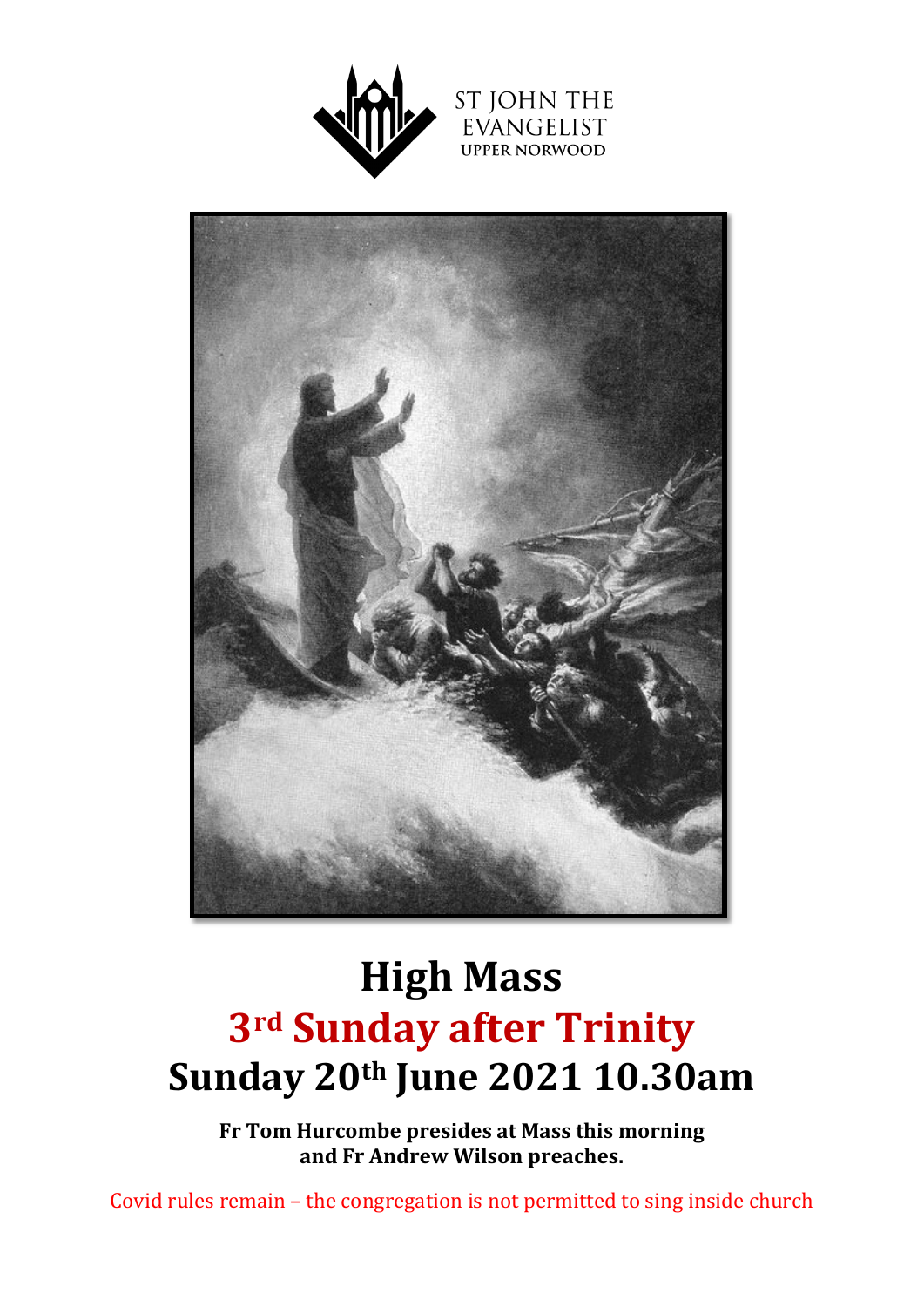# **CHRISTIAN AID URGENT COLLECTION 20th June – 4th July**

Over **30 million people in 20 countries are teetering on the brink of famine**. Now is the time to act and save lives.

This is a global hunger emergency. The Covid-19 pandemic, violent conflict and the climate crisis have all increased global hunger. Now, people in countries including South Sudan, Afghanistan and Burkina Faso are facing the very real threat of starvation.

We need your help to raise emergency funds to support those worst affected. Please give in love for your global neighbour in extreme hunger.

# **PLEASE MAKE DONATIONS VIA THE CONTACTLESS GIVING MACHINE AT THE WEST END**

## **DONATIONS GIVEN UNDER "OTHER"**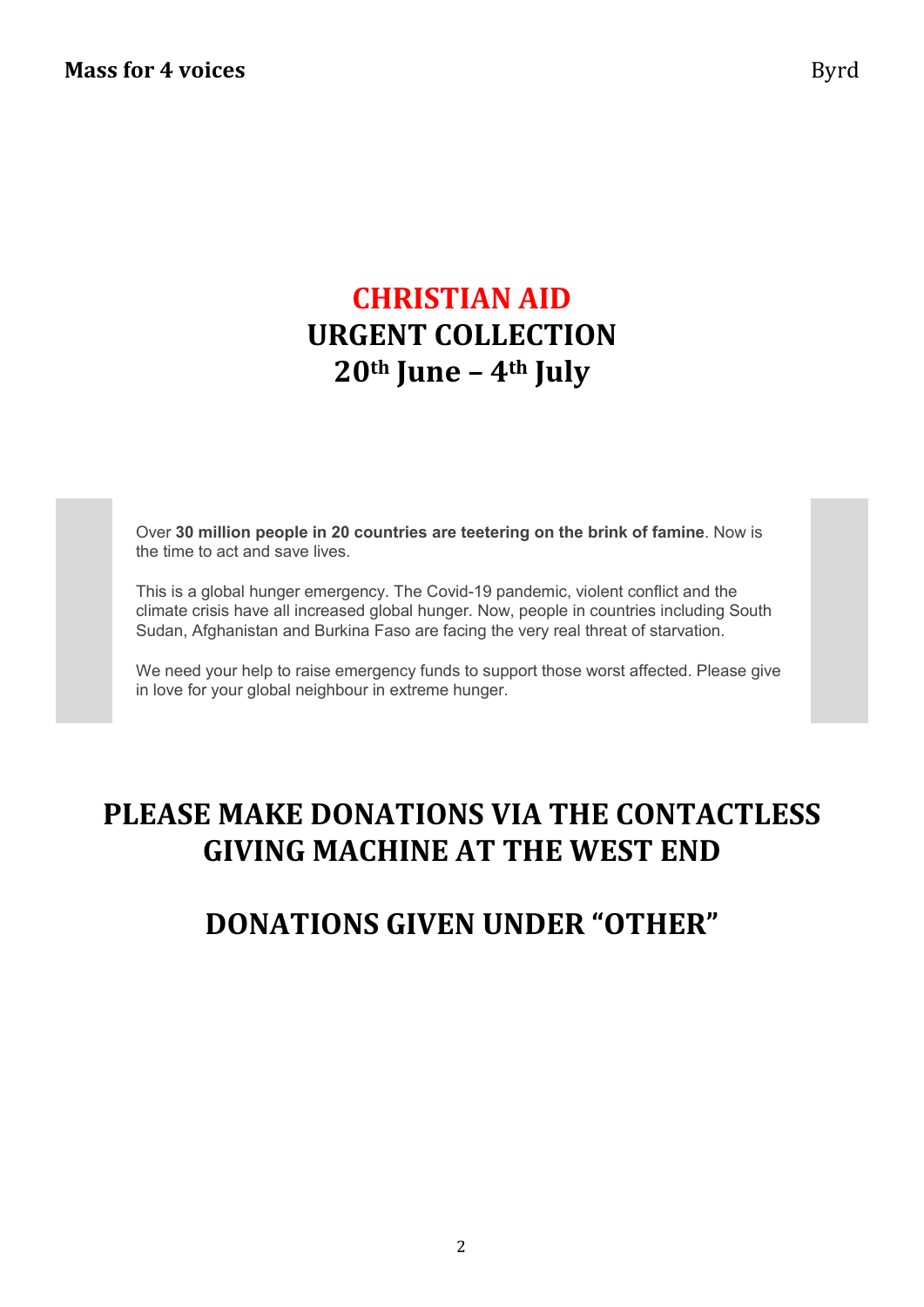## **The Gathering**

*We STAND, the choir sing the hymn as the ministers enter*



**Lead us, heavenly Father, lead us O'er the world's tempestuous sea; Guard us, guide us, keep us, feed us, For we have no help but thee; Yet possessing every blessing, If our God our Father be.**

**Saviour, breathe forgiveness o'er us; All our weakness thou dost know; Thou didst tread this earth before us; Thou didst feel its keenest woe; Self denying, death defying, Thou to Calvary didst go.**

**Spirit of our God, descending, Fill our hearts with heavenly joy; Love with every passion blending Pleasure that can never cloy; Thus provided, pardoned, guided, Nothing can our peace destroy.**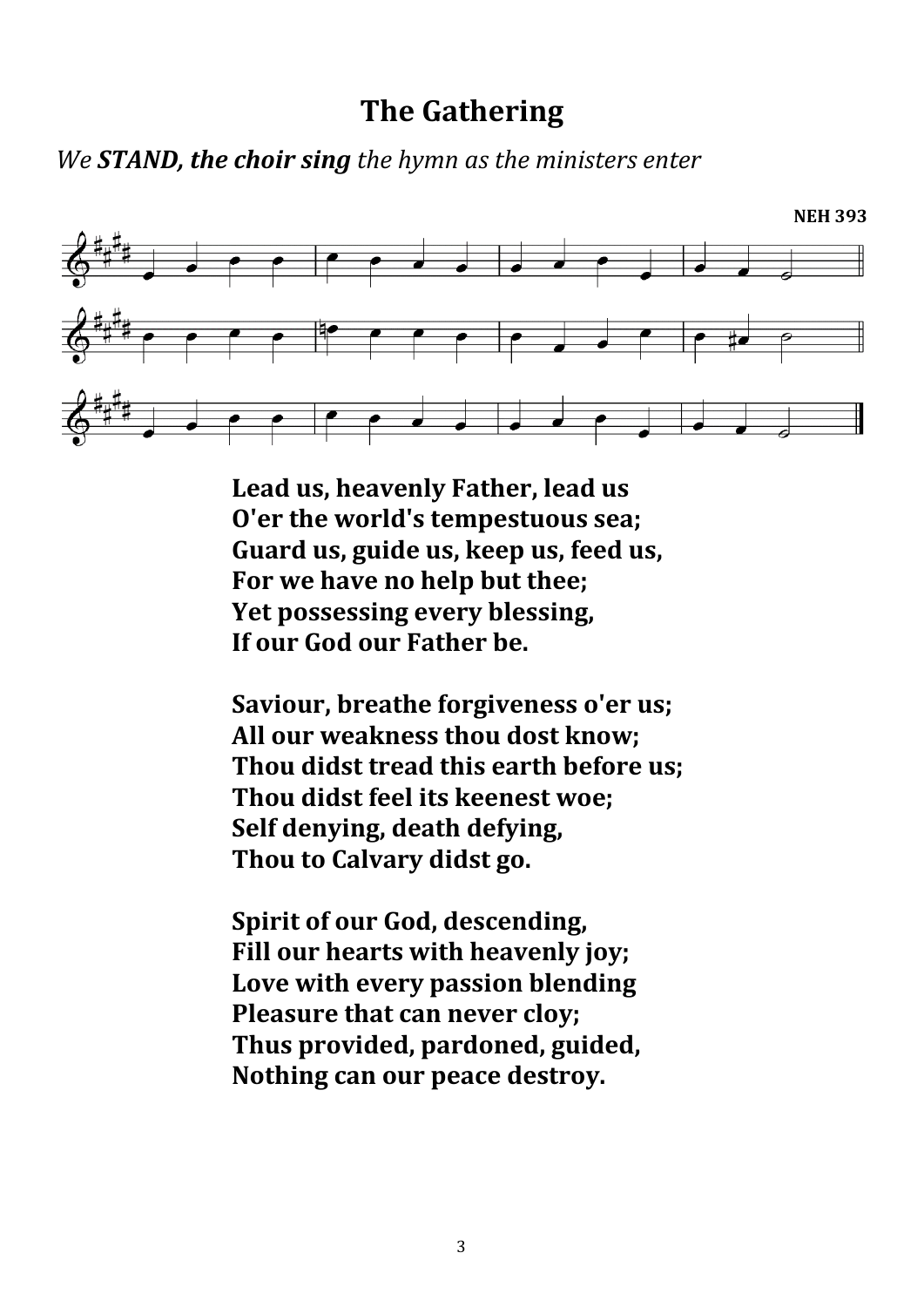*Melody in F. Filitz's Choralbuch 1847 James Edmeston 1792-1867 Harmony by Lowell Mason 1792-1872*

*The president says*

In the name of the Father, and of the Son, and of the Holy Spirit. **Amen.**

## **The Greeting**

*The president says*

The Lord be with you **and also with you.**

*The president introduces the service, and the children leave for their own worship.*

#### **Prayers of Penitence**

God so loved the world that he gave his only Son Jesus Christ to have us from our sins, to be our advocate in heaven, and to bring us to eternal life.

Let us confess our sins in penitence and faith, firmly resolved to keep God's commandments and to live in love and peace with all.

*Silence is kept.*

**Almighty God, our heavenly Father, we have sinned against you and against our neighbour in thought and word and deed, through negligence, through weakness, through our own deliberate fault. We are truly sorry and repent of all our sins. For the sake of your Son Jesus Christ, who died for us, forgive us all that is past and grant that we may serve you in newness of life to the glory of your name. Amen.**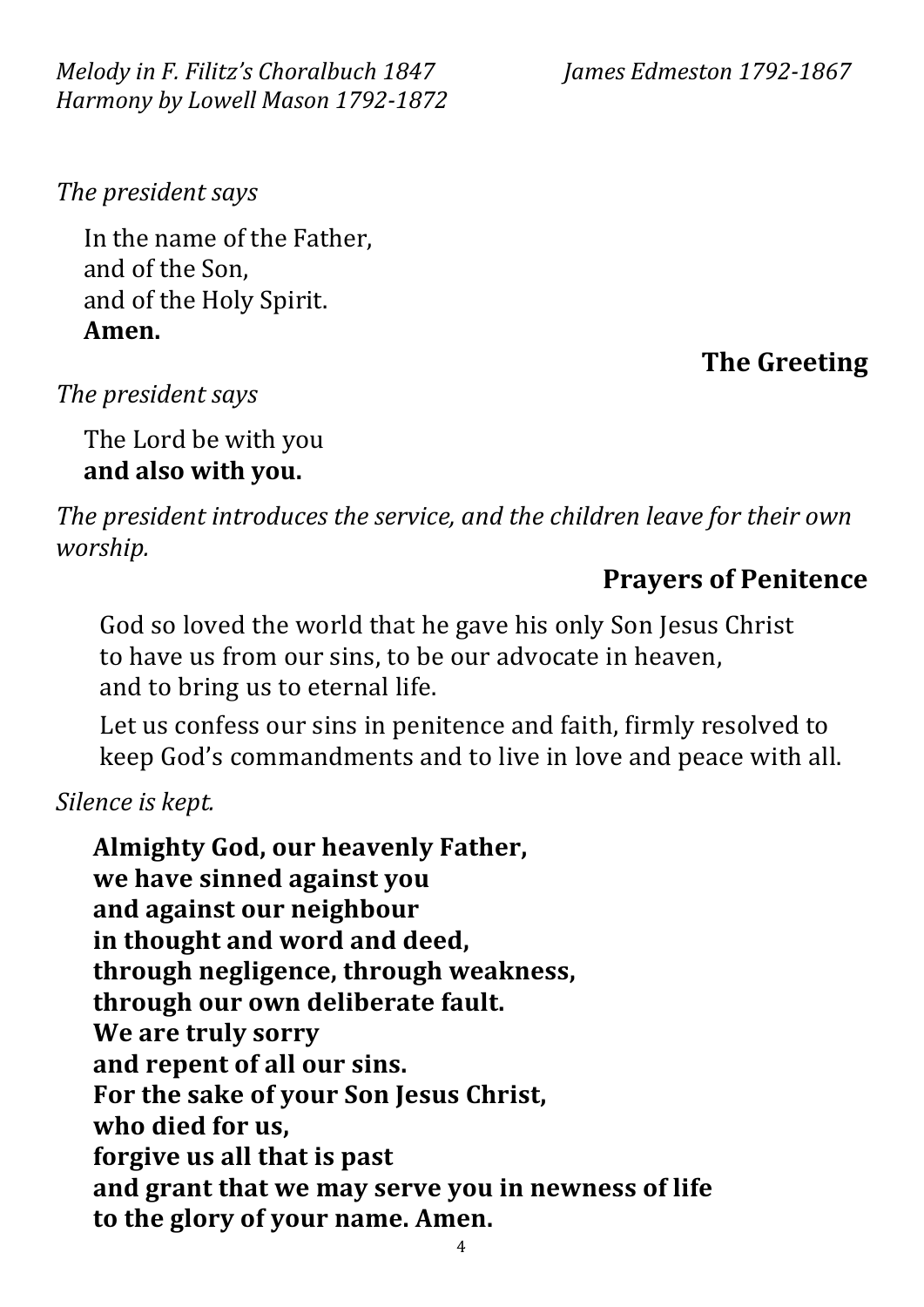| Kyrie eleison,   | Lord have mercy on us,   |
|------------------|--------------------------|
| Christe eleison, | Christ have mercy on us, |
| Kyrie Eleison.   | Lord have mercy on us.   |

#### *The president says the absolution*

Almighty God, who forgives all who truly repent, have mercy upon you, pardon and deliver you from all your sins, confirm and strengthen you in all goodness, and keep you in life eternal; through Jesus Christ our Lord. **Amen.**

#### *The president intones the gloria and then we SIT*

#### **Gloria in Excelsis**

Gloria in excelsis Deo et in terra pax hominibus bonæ voluntatis. Laudamus te. Benedicimus te. Adoramus te. Glorificamus te. Gratias agimus tibi propter magnam gloriam tuam. Domine Deus, rex cœlestis, Deus Pater omnipotens, Domine Fili unigenite, Jesu Christe, Domine Deus, Agnus Dei, Filius Patris, qui tollis peccata mundi, miserere nobis; qui tollis peccata mundi, suscipe deprecationem nostrum; qui sedes ad dexteram Patris, miserere nobis. Quoniam tu solu sanctus. Tu solus Dominus. Tu solus altissimus, Jesu  $\cdots$   $\cdots$ 

You only are Lord. *Glory to God in the highest and on earth peace to men of good will. We praise you. We bless you. We adore you. We glorify you. We give you thanks for your great glory. Lord God, king of heaven, God the Father almighty, Lord, only-begotten Son, Jesus Christ, Lord God, Lamb of God, Son of the Father, you who take away the sins of the world, have mercy on us; you who take away the sins of the world, receive our prayer. you who sit at the right hand of the Father, have mercy on us. For you only are holy. You only are most high, Jesus Christ. With the Holy Spirit*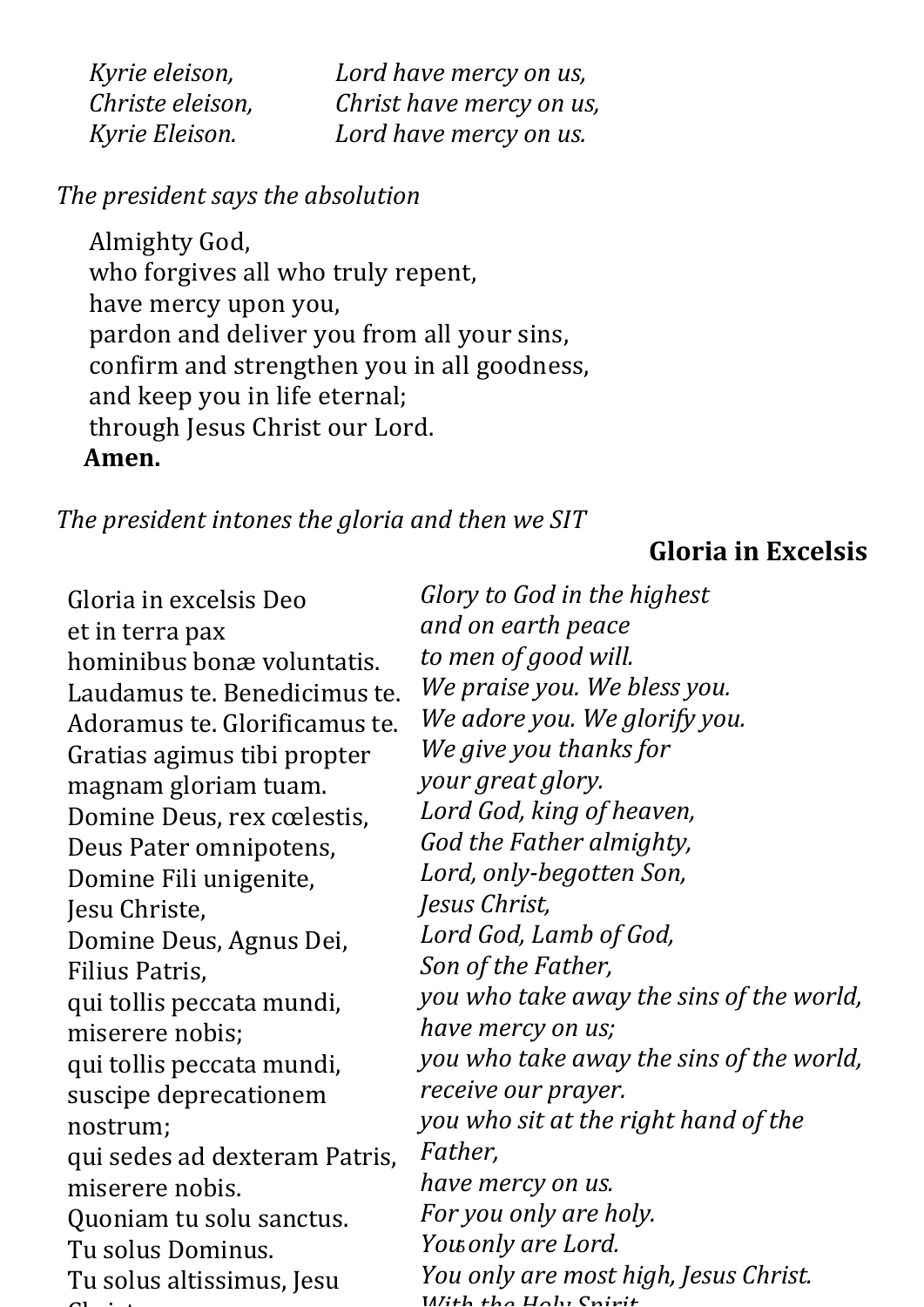# **The Collect**

*The president introduces a period of silent prayer and then sings*

Almighty God, you have broken the tyranny of sin and have sent the Spirit of your Son into our hearts whereby we call you Father: give us grace to dedicate our freedom to your service, that we and all creation may be brought to the glorious liberty of the children of God; through Jesus Christ your Son our Lord, who is alive and reigns with you, in the unity of the Holy Spirit, one God, now and for ever. **Amen**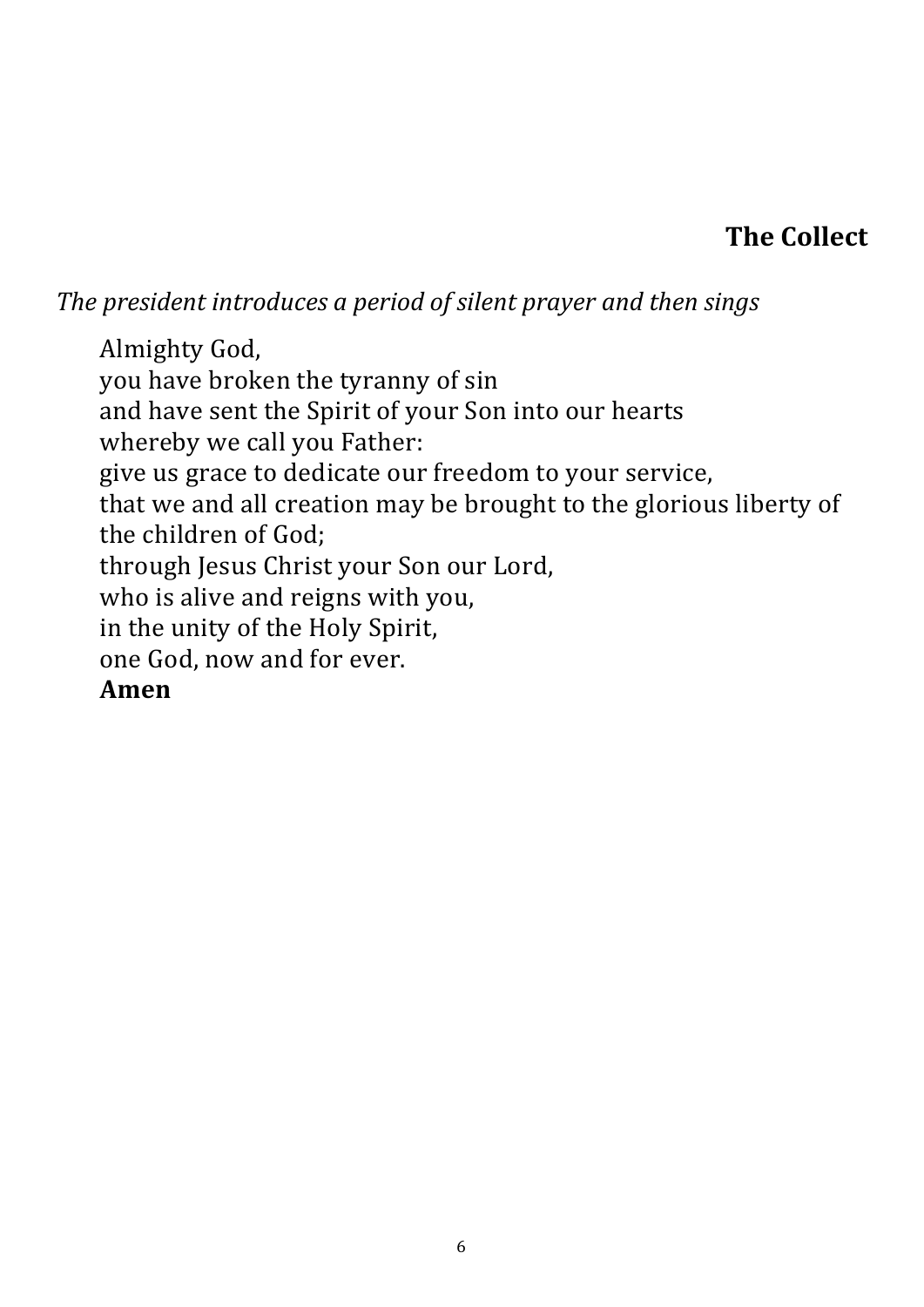# **The Liturgy of the Word**

# **Reading**

#### *We SIT for the reading*

*Read by Genelle Banton*

A reading from the Book of the Job.

Then the LORD answered Job out of the whirlwind: 'Who is this that darkens counsel by words without knowledge? Gird up your loins like a man, I will question you, and you shall declare to me. 'Where were you when I laid the foundation of the earth? Tell me, if you have understanding. Who determined its measurements—surely you know! Or who stretched the line upon it?

On what were its bases sunk,

or who laid its cornerstone

when the morning stars sang together

and all the heavenly beings shouted for joy?

'Or who shut in the sea with doors when it burst out from the womb?when I made the clouds its garment, and thick darkness its swaddling band, and prescribed bounds for it, and set bars and doors, and said, "Thus far shall you come, and no farther, and here shall your proud waves be stopped"?

This is the word of the Lord.

*Job 38.1-11*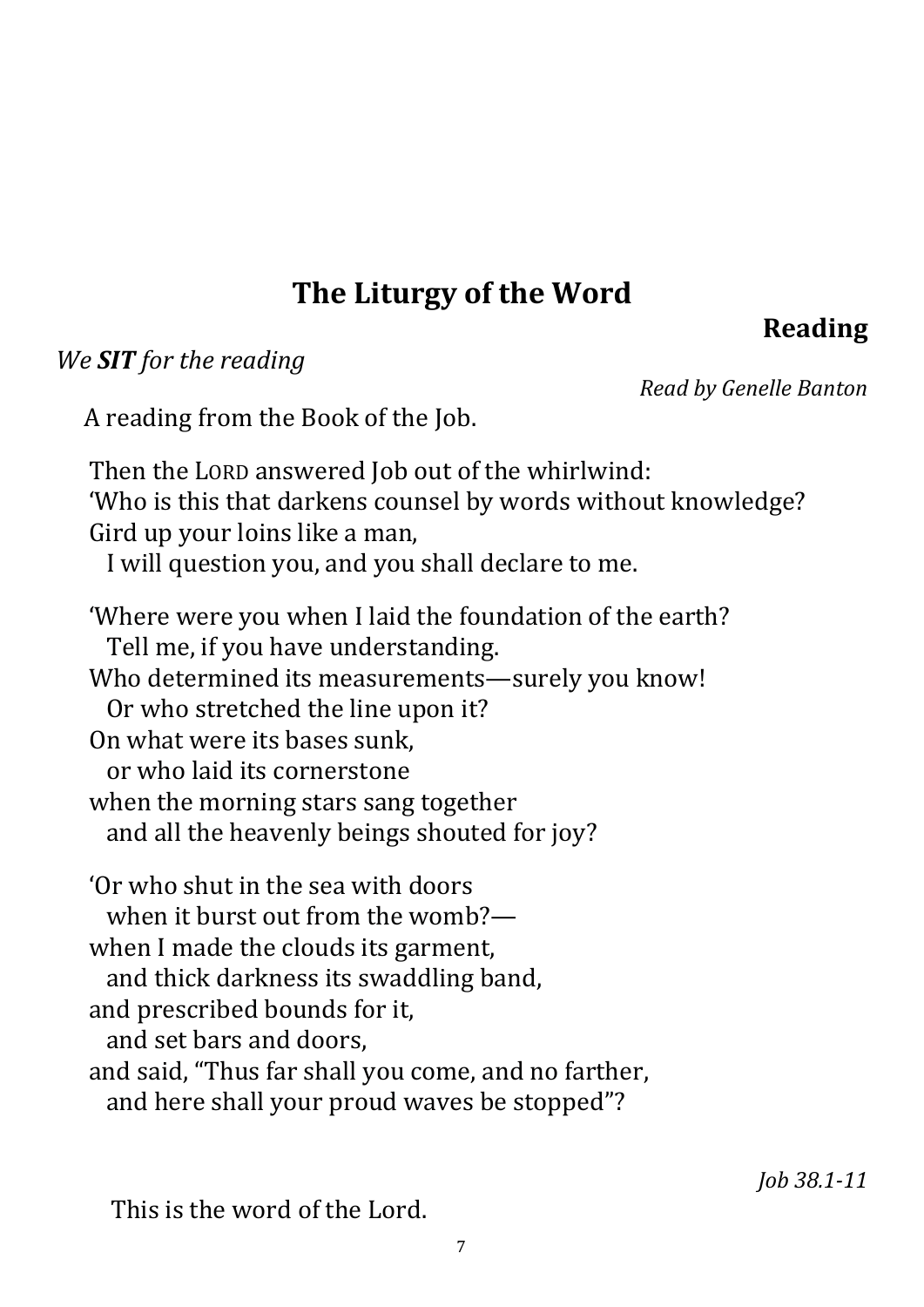#### **Thanks be to God.**

### *The choir sing the psalm 107*



#### **Give thanks to the Lord, for he is gracious.**

- 1 Those who go down to the|sea in ships and ply their trade|in great waters, These have seen the works|of the Lord and his wonders in the deep. For at his word the stormy|wind arose and lifted up the waves|of the sea. *R*
- 2 They were carried up to the heavens and down again|to the deep; their soul melted away|in their peril. They reeled and staggered like a drunkard and were|at their wits' end. Then they cried to the Lord in their trouble, and he brought them out of|their distress. He made the|storm be still and the waves of the|sea were calmed. *R*
- 3 Then were they glad because they|were at rest, and he brought them to the haven|they desired.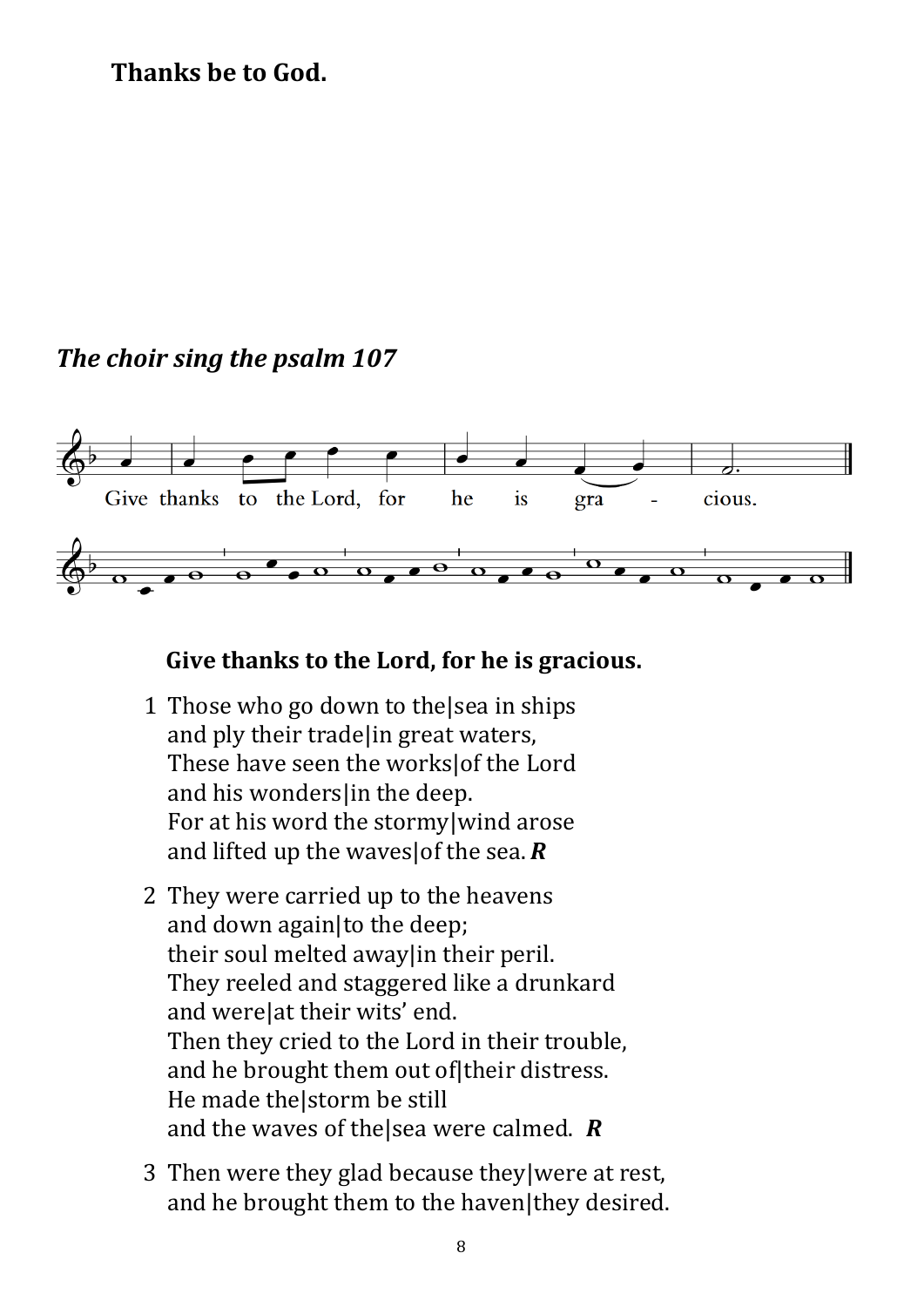Let them give thanks to the Lord|for his goodness and the wonders he doeslfor his children. Let them exalt him in the congregation of the people and praise him in the council|of the elders. *R*

A reading from the second Letter of Paul to the Corinthians.

*Read by Danny Simpson SPA*

As we work together with him, we urge you also not to accept the grace of God in vain. For he says,

'At an acceptable time I have listened to you,

and on a day of salvation I have helped you.'

See, now is the acceptable time; see, now is the day of salvation! We are putting no obstacle in anyone's way, so that no fault may be found with our ministry, but as servants of God we have commended ourselves in every way: through great endurance, in afflictions, hardships, calamities, beatings, imprisonments, riots, labours, sleepless nights, hunger; by purity, knowledge, patience, kindness, holiness of spirit, genuine love, truthful speech, and the power of God; with the weapons of righteousness for the right hand and for the left; in honour and dishonour, in ill repute and good repute. We are treated as impostors, and yet are true; as unknown, and yet are well known; as dying, and see—we are alive; as punished, and yet not killed; as sorrowful, yet always rejoicing; as poor, yet making many rich; as having nothing, and yet possessing everything.

We have spoken frankly to you Corinthians; our heart is wide open to you. There is no restriction in our affections, but only in yours. In return—I speak as to children—open wide your hearts also.

*2 Corinthians 6. 1-13*

This is the word of the Lord.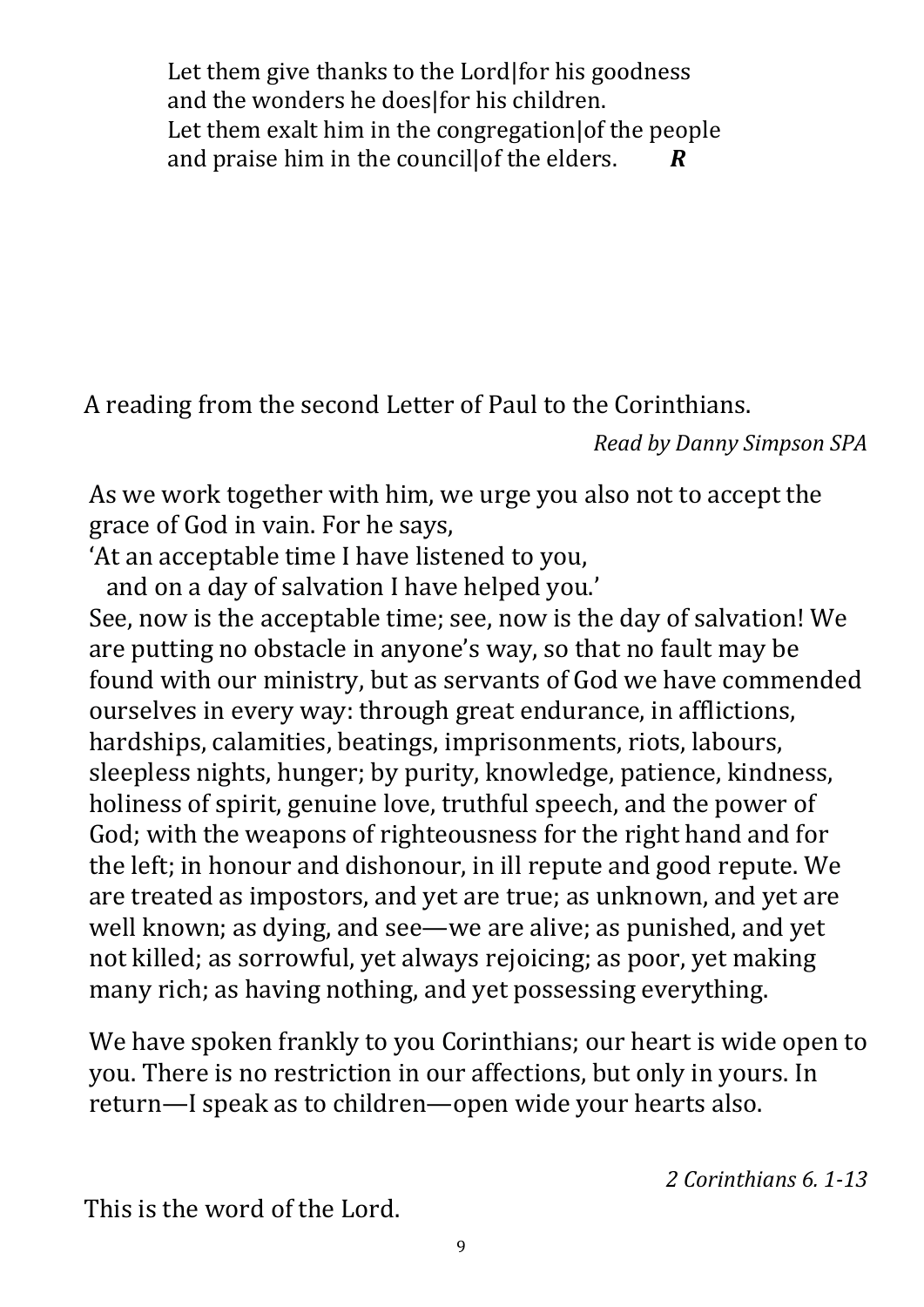#### **Thanks be to God.**

## **Gospel Reading**

*We STAND for the acclamation to welcome the Gospel. We turn to face the Book of the Gospels, as Christ speaks to his people.*



On that day, when evening had come, he said to them, 'Let us go across to the other side.' And leaving the crowd behind, they took him with them in the boat, just as he was. Other boats were with him. A great gale arose, and the waves beat into the boat, so that the boat was already being swamped. But he was in the stern, asleep on the cushion; and they woke him up and said to him, 'Teacher, do you not care that we are perishing?' He woke up and rebuked the wind, and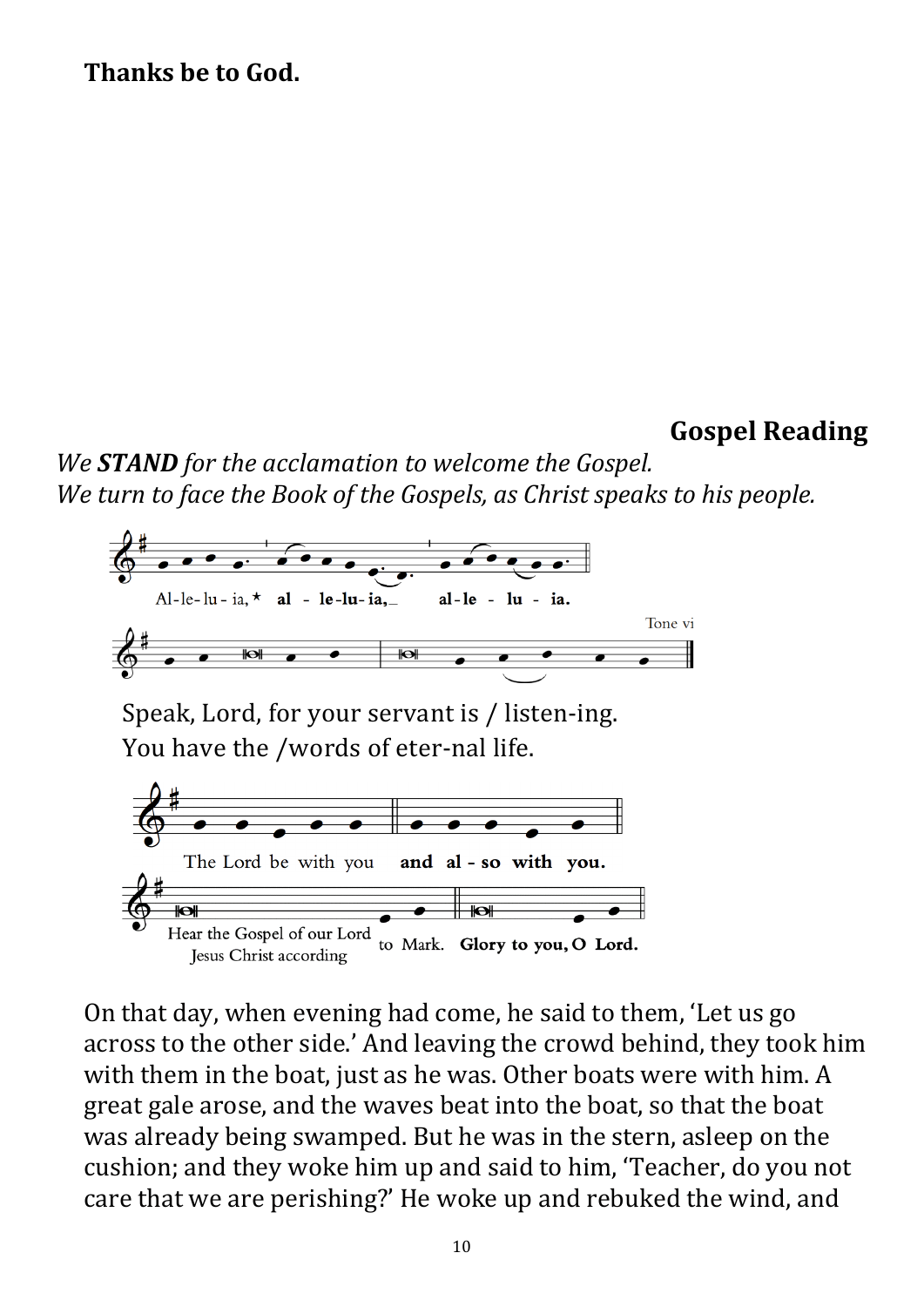said to the sea, 'Peace! Be still!' Then the wind ceased, and there was a dead calm. He said to them, 'Why are you afraid? Have you still no faith?' And they were filled with great awe and said to one another, 'Who then is this, that even the wind and the sea obey him?'



#### **Sermon**

*Mark 4. 35-41*

Fr Andrew Wilson

## **The Creed**

*We STAND.*

Let us declare our faith in God, Father, Son and Holy Spirit.

We believe in one God, **the Father, the Almighty, maker of heaven and earth, of all that is, seen and unseen.**

**We believe in one Lord, Jesus Christ, the only Son of God, eternally begotten of the Father, God from God, Light from Light, true God from true God, begotten, not made, of one Being with the Father; through him all things were made. For us and for our salvation he came down from heaven, was incarnate from the Holy Spirit and the Virgin Mary and was made man. For our sake he was crucified under Pontius Pilate; he suffered death and was buried. On the third day he rose again in accordance with the Scriptures;**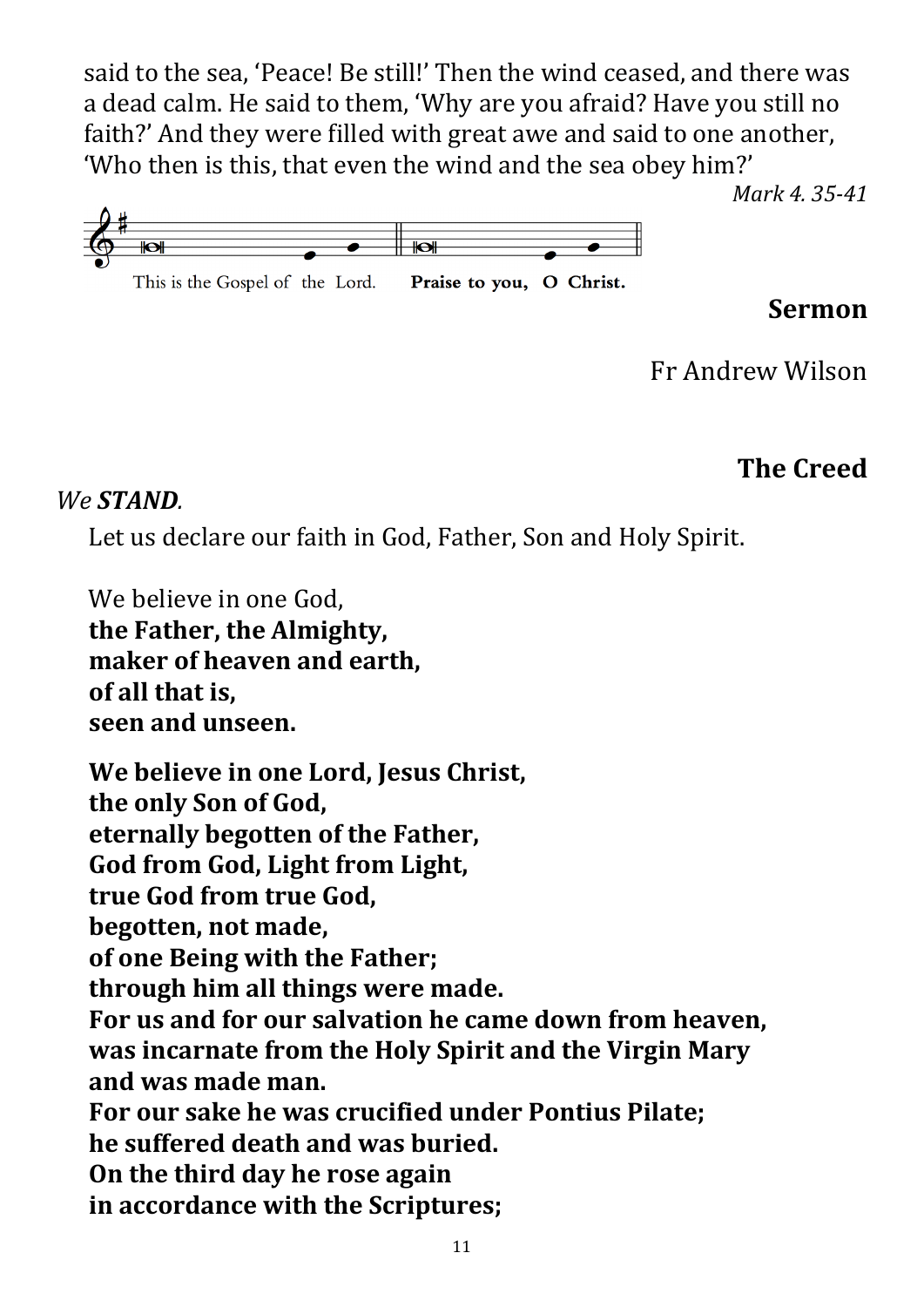**he ascended into heaven and is seated at the right hand of the Father. He will come again in glory to judge the living and the dead, and his kingdom will have no end. We believe in the Holy Spirit, the Lord, the giver of life, who proceeds from the Father and the Son, who with the Father and the Son is worshipped and glorified, who has spoken through the prophets. We believe in one holy catholic and apostolic Church. We acknowledge one baptism for the forgiveness of sins. We look for the resurrection of the dead, and the life of the world to come. Amen.**

### **Prayers of Intercession**

*Please KNEEL, STAND, or SIT as you prefer.*

*The president introduces the prayers. One of these responses are used*

*Led by Matt Pryor*

| Lord, in your mercy | (or) | Lord, hear us.            |
|---------------------|------|---------------------------|
| Hear our prayer.    |      | Lord, graciously hear us. |

*When remembering the dead, the following responses may be used* Rest eternal grant to them, O Lord, **and let light perpetual shine upon them.** May they rest in peace **and rise in glory.**

*The prayers conclude with a collect, to which all respond* **Amen.**

*(or)* Merciful Father, **accept these prayers for the sake of your Son, our Saviour Jesus Christ. Amen.**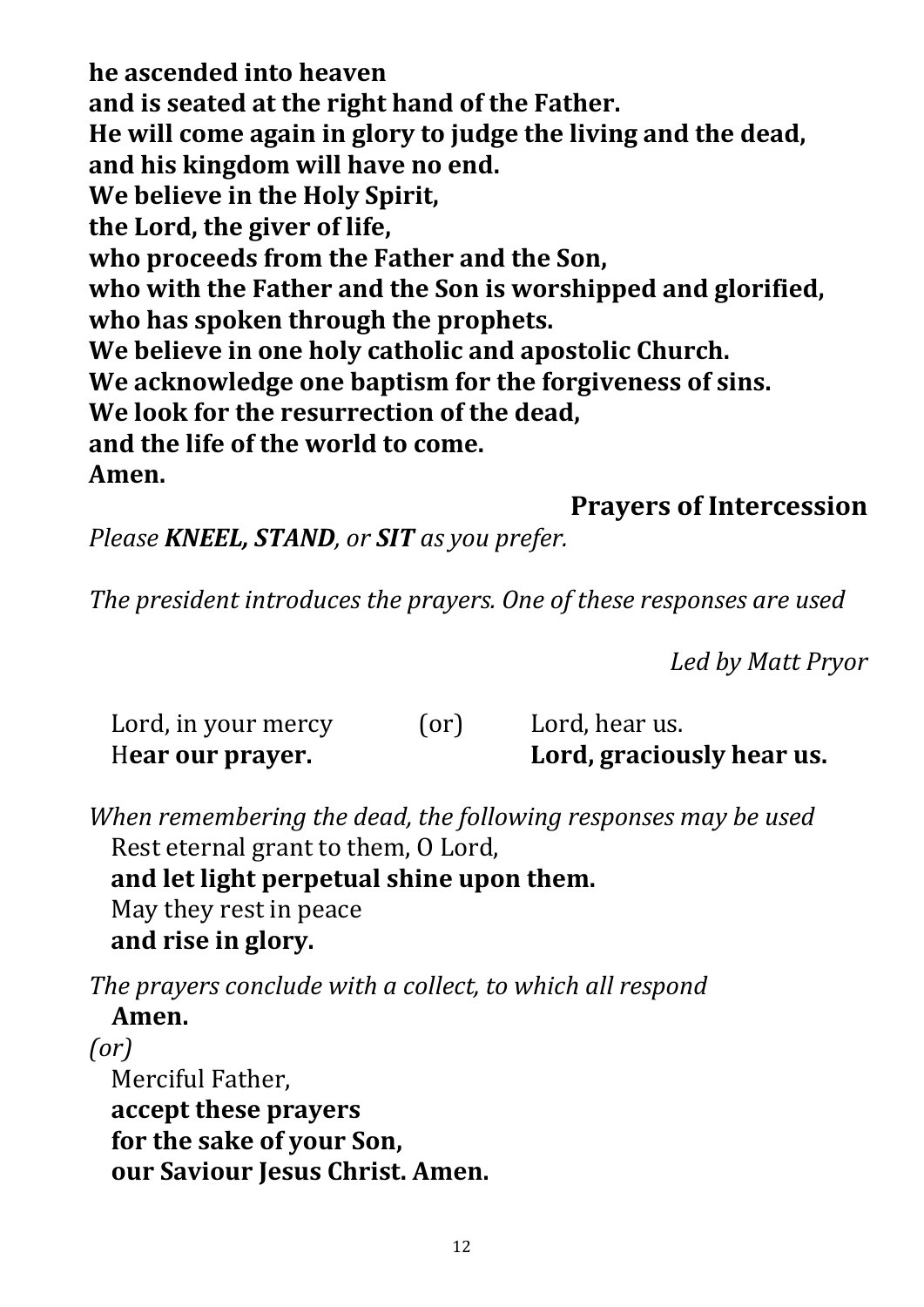# **The Liturgy of the Sacrament**

#### **The Peace**

*The president introduces the Peace*

'Where two or three are gathered together in my name,' says the Lord, 'there am I in the midst of them.'

The peace of the triune God be always with you **and also with you.**

#### *The deacon says*

Let us offer one another a socially distanced sign of peace.

## **Preparation of the Table Taking of the Bread and Wine**

*Please SIT while the altar is prepared, the hymn is sung by the choir A Collection will be taken during the singing of this hymn*



**Eternal Father, strong to save, Whose arm doth bind the restless wave, Who bidd'st the mighty ocean deep Its own appointed limits keep: O hear us when we cry to thee For those in peril on the sea.** 

**O Saviour, whose almighty word The winds and waves submissive heard, Who walkedst on the foaming deep, And calm amid its rage didst sleep; O hear us when we cry to thee**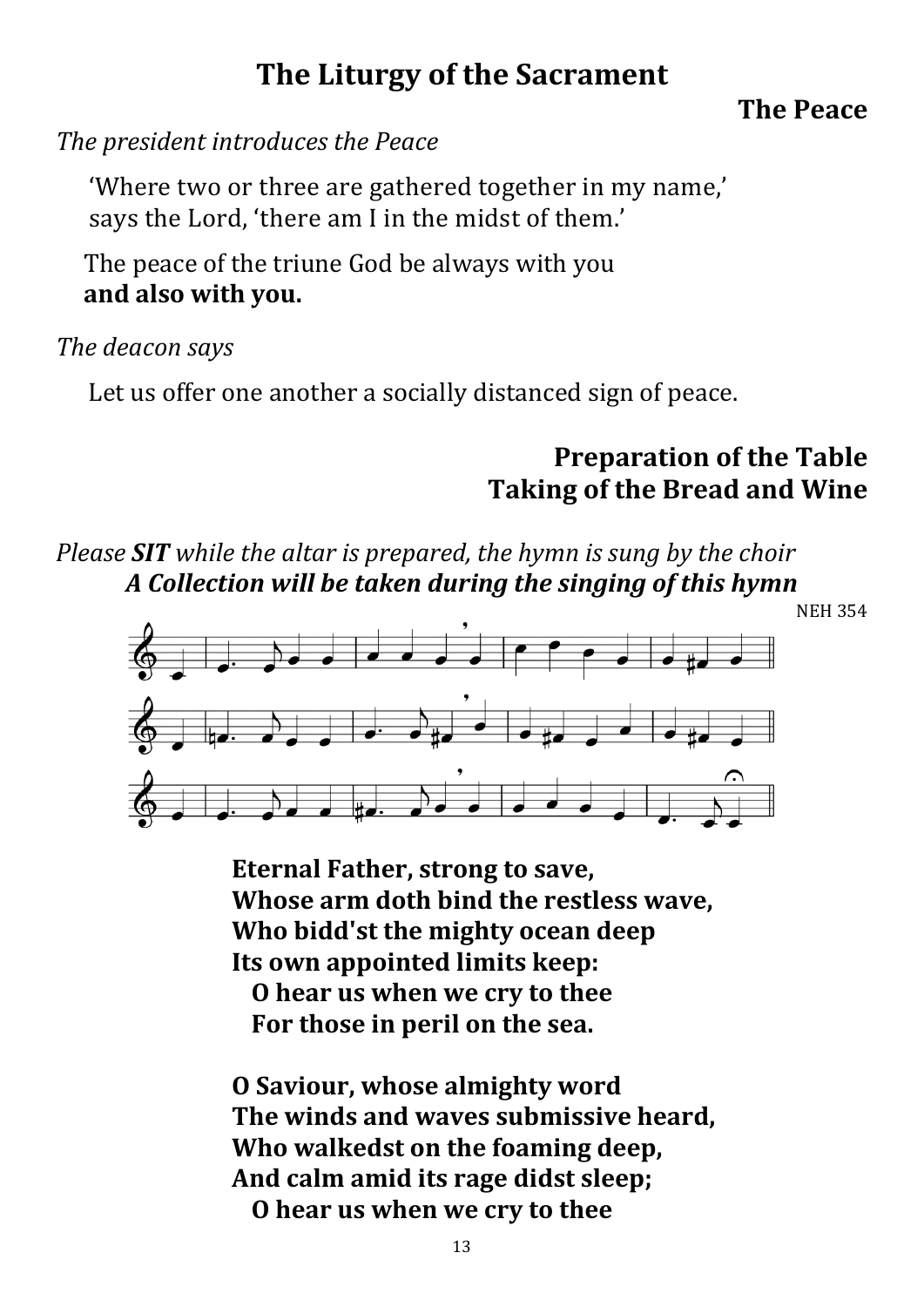**For those in peril on the sea.** 

**O sacred Spirit, who didst brood Upon the chaos dark and rude, Who bad'st its angry tumult cease, And gavest light and life and peace: O hear us when we cry to thee For those in peril on the sea.** 

**O Trinity of love and power, Our brethren shield in danger's hour; From rock and tempest, fire and foe, Protect them wheresoe'er they go; And ever let there rise to thee Glad hymns of praise from land and sea.** 

William Whiting 1825-78 Melita

J B Dykes 1823-76

#### *The following prayers are said*

Pray, my brothers and sisters, that our sacrifice may be acceptable to God, the almighty Father. **May the Lord accept the sacrifice at your hands, for the praise and glory of his name, for our good and the good of all his church.**

Be present, be present, Lord Jesus Christ, our risen high priest; make yourself known in the breaking of bread. **Amen.**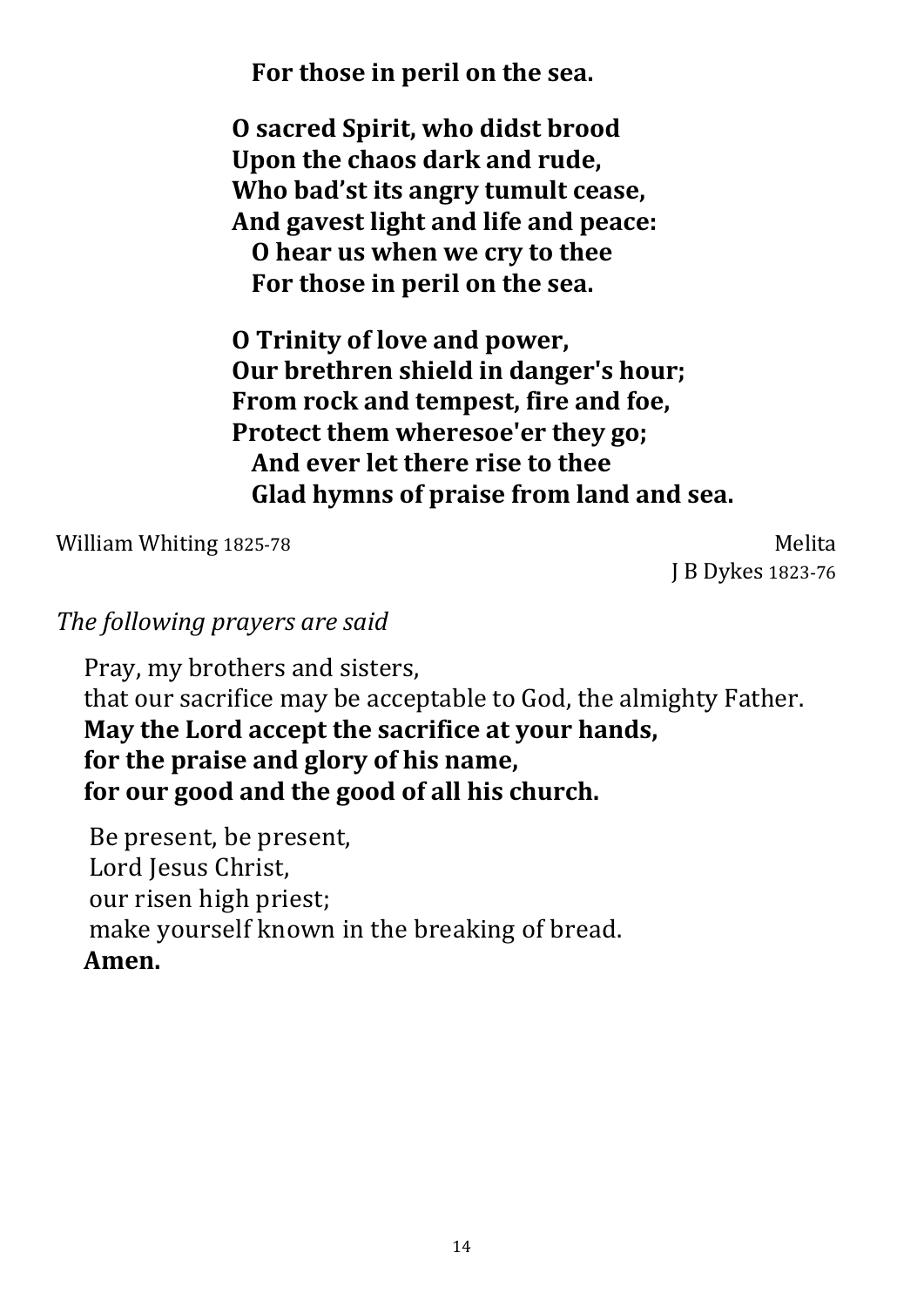

It is truly right and just, our duty and our salvation, always and everywhere to give you thanks, holy Father, almighty and eternal God. From sunrise to sunset this day is holy,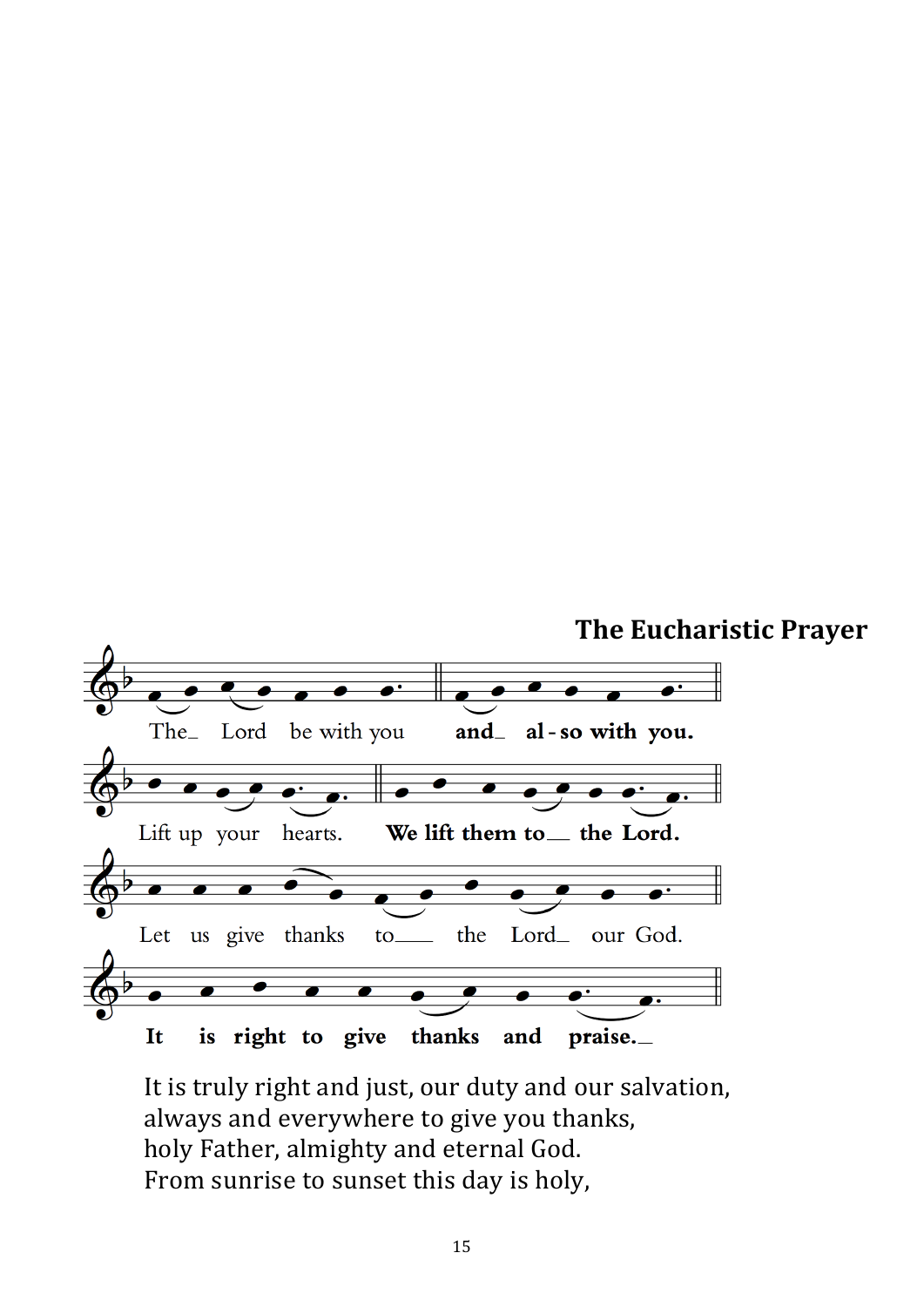for Christ has risen from the tomb and scattered the darkness of death with light that will not fade. This day the risen Lord walks with your gathered people, unfolds for us your word, and makes himself known in the breaking of the bread. And though the night will overtake this day you summon us to live in endless light, the never-ceasing sabbath of the Lord. And so, with choirs of angels and with all the heavenly host, we proclaim your glory and join their unending song of praise:

*The choir sings the Sanctus and Benedictus*

| Sanctus, sanctus, sanctus       | Holy, holy, holy Lord,            |
|---------------------------------|-----------------------------------|
| Dominus Deus Sabaoth.           | God of power and might,           |
| Pleni sunt cæli et terra gloria | heaven and earth are full of your |
| tua.                            | glory.                            |
| Hosanna in excelsis.            | Hosanna in the highest.           |
| Benedictus qui venit            | Blessed is he who comes           |
| in nomine Domini.               | in the name of the Lord.          |
| Hosanna in excelsis.            | Hosanna in the highest.           |

## *We remain STANDING, KNEEL or SIT.*

Lord, you are holy indeed, the source of all holiness; grant that by the power of your Holy Spirit, and according to your holy will, these gifts of bread and wine may be to us the body and blood of our Lord Jesus Christ;

who, in the same night that he was betrayed, took bread and gave you thanks; he broke it and gave it to his disciples, saying: Take, eat; this is my body which is given for you; do this in remembrance of me.

In the same way, after supper he took the cup and gave you thanks; he gave it to them, saying: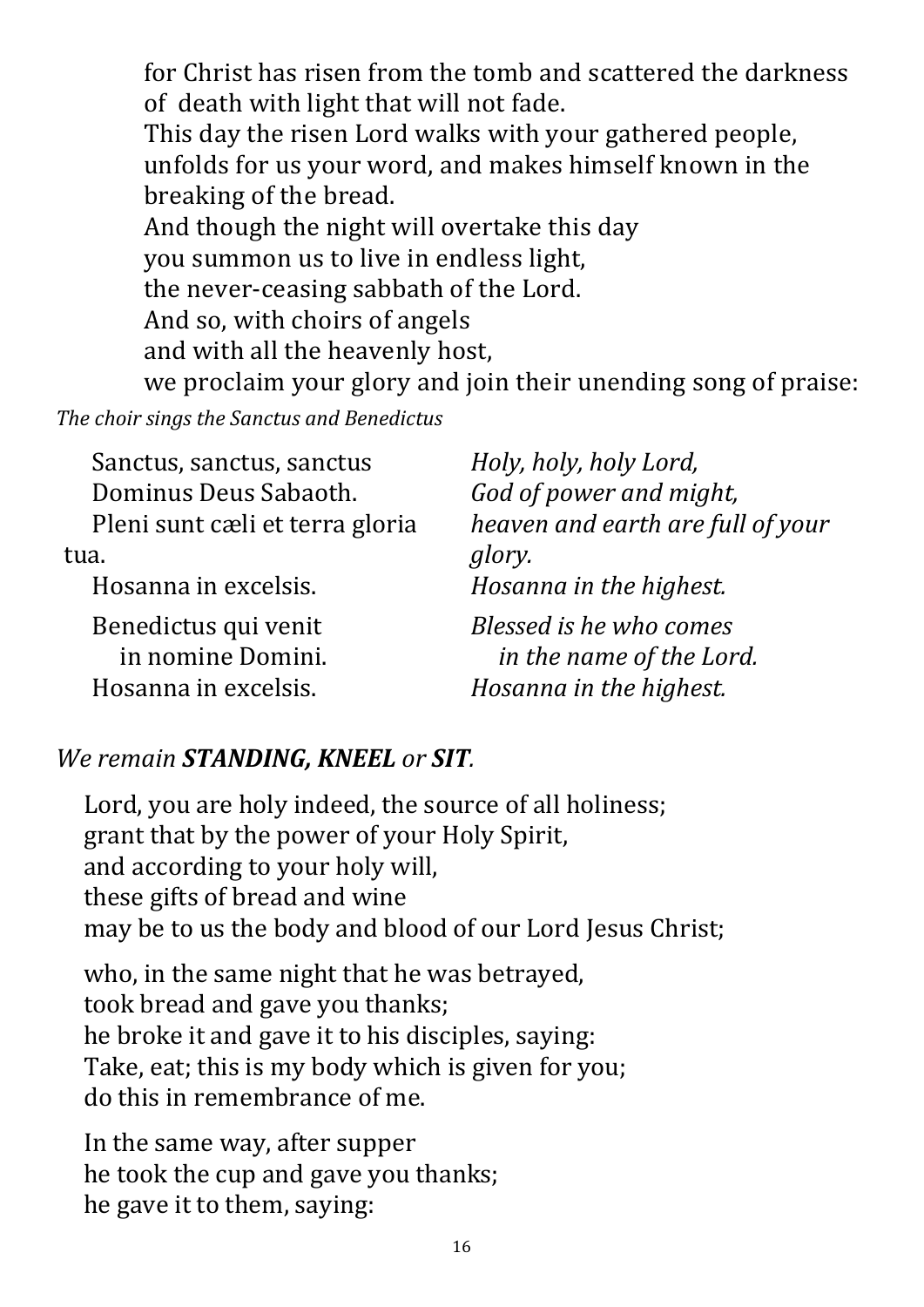Drink this, all of you; this is my blood of the new covenant, which is shed for you and for many for the forgiveness of sins. Do this, as often as you drink it, in remembrance of me.

Great is the mystery of faith: **Christ has died: Christ is risen: Christ will come again.**

And so, Father, calling to mind his death on the cross, his perfect sacrifice made once for the sins of the whole world; rejoicing in his mighty resurrection and glorious ascension, and looking for his coming in glory, we celebrate this memorial of our redemption.

As we offer you this our sacrifice of praise and thanksgiving, we bring before you this bread and this cup and we thank you for counting us worthy to stand in your presence and serve you.

Send the Holy Spirit on your people and gather into one in your kingdom all who share this one bread and one cup, so that we, in the company of Mary the Mother of God,

John the Evangelist, Alban the Martyr and all the saints, may praise and glorify you for ever, through Jesus Christ our Lord; by whom, and with whom, and in whom, in the unity of the Holy Spirit, all honour and glory be yours, almighty Father, for ever and ever.



**The Lord's Prayer**

17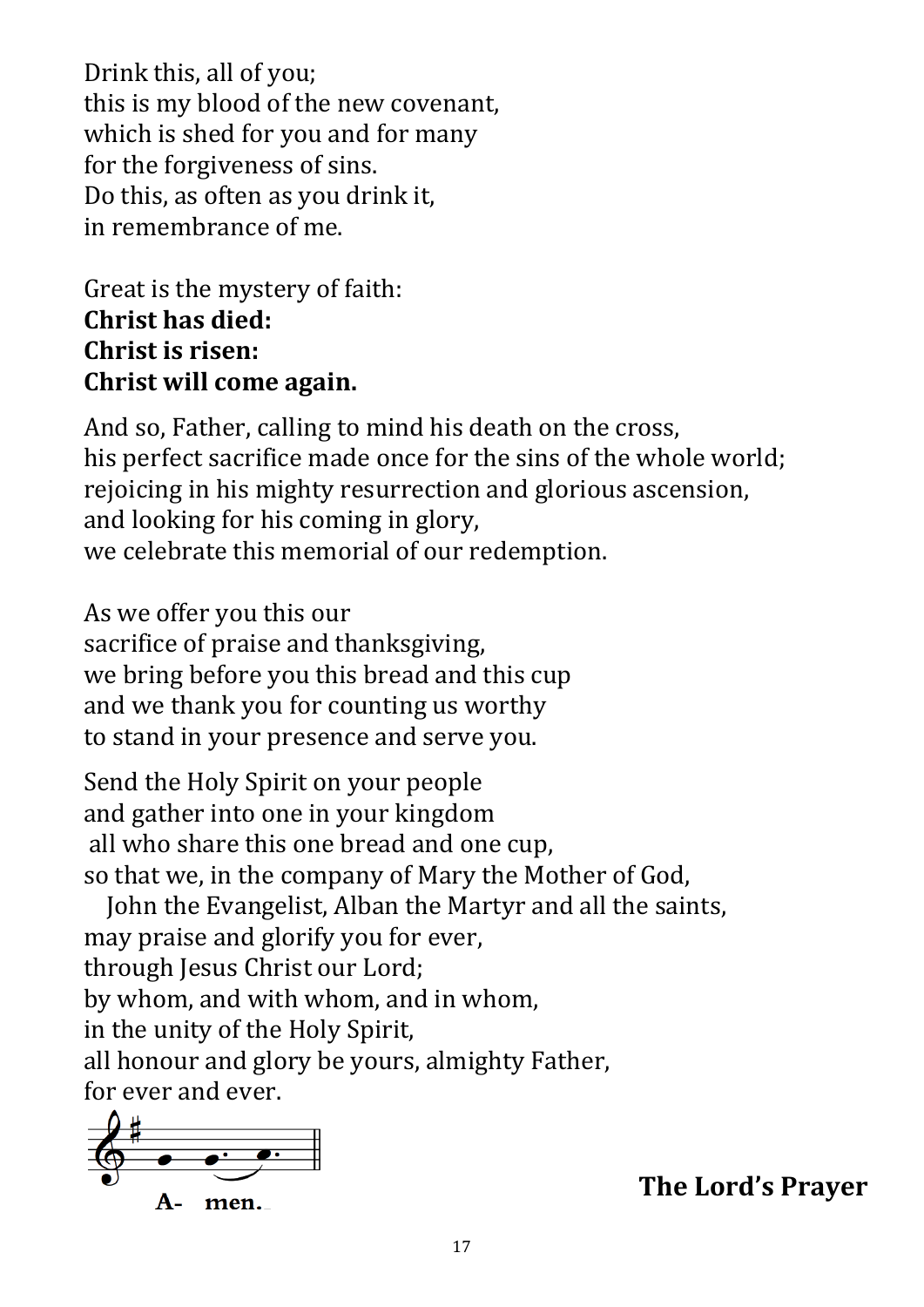Let us pray with confidence as our Saviour has taught us

**Our Father, who art in heaven, hallowed be thy name; thy kingdom come; thy will be done; on earth as it is in heaven. Give us this day our daily bread. And forgive us our trespasses, as we forgive those who trespass against us. And lead us not into temptation, but deliver us from evil. For thine is the kingdom, the power and the glory, for ever and ever. Amen.**

**Breaking of the Bread**

We break this bread to share in the body of Christ. **Though we are many, we are one body, because we all share in one bread.**

## **Giving of Communion**

God's holy gifts for God's holy people. **Jesus Christ is holy, Jesus Christ is Lord, to the glory of God the Father.**

The Body and Blood of Christ keep you in eternal life. Amen *The choir sings the Agnus Dei*

| Agnus Dei,                | Lamb of God,                        |
|---------------------------|-------------------------------------|
| qui tollis peccata mundi: | you take away the sin of the world, |
| miserere nobis.           | have mercy on us.                   |
| Agnus Dei,                | Lamb of God,                        |
| qui tollis peccata mundi: | you take away the sin of the world, |
| miserere nobis.           | have mercy on us.                   |
| Agnus Dei,                | Lamb of God,                        |
| qui tollis peccata mundi: | you take away the sin of the world, |
| dona nobis pacem.         | grant us peace.                     |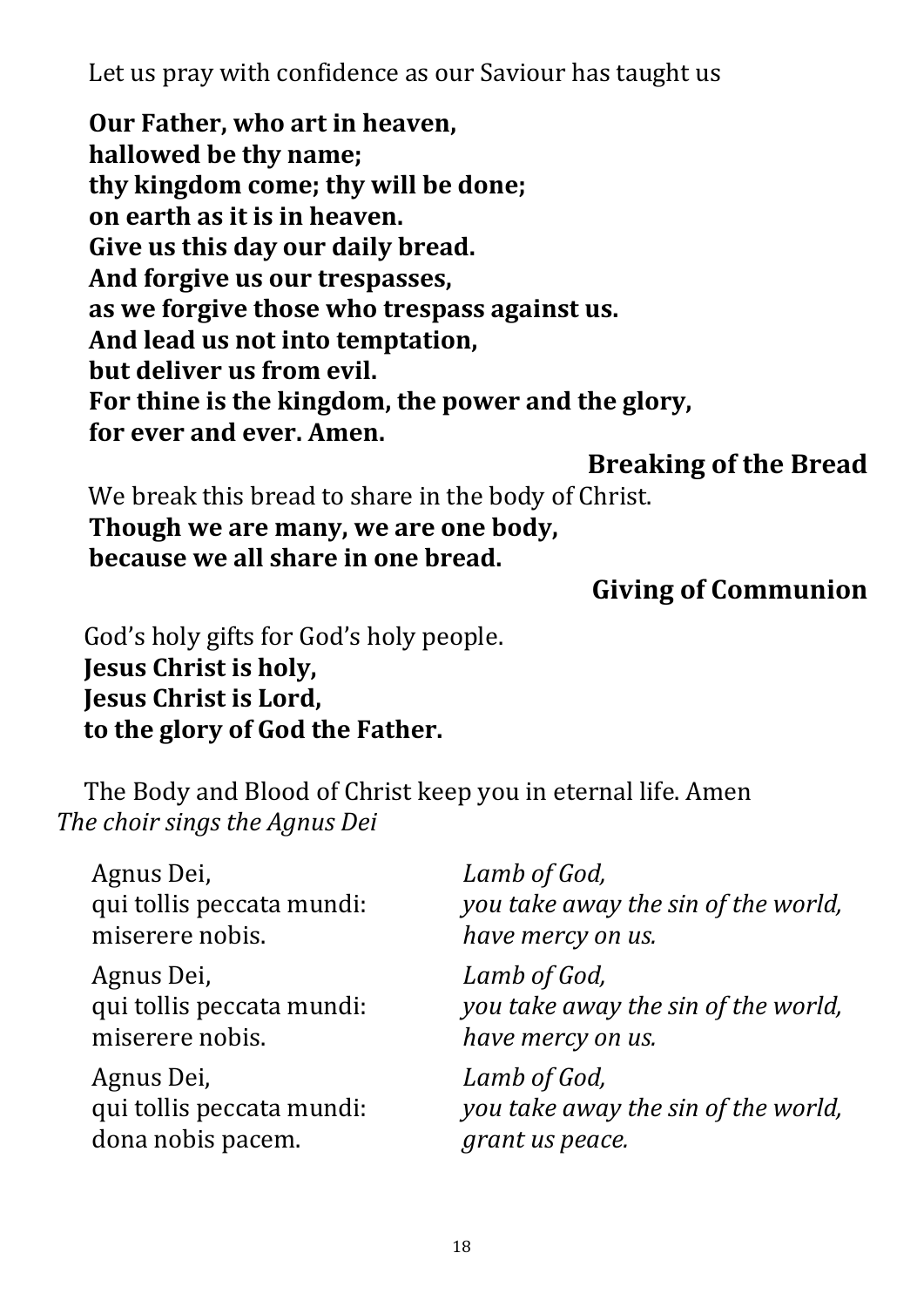*During communion, the choir sing the anthem*

O sacrum convivium  $\overline{O}$  sacrum convivium

1505 – 1585

O sacrum convivium in quo Christus sumitur, recolitur memoria passionis eius, mens impletur gratia, et futurae gloriae nobis pignus datur.

*(O sacred banquet, in which Christ is received, the memory of his passion renewed, the mind filled with grace, and a pledge of future glory given to us.)*

*If communion is still being distributed, we REMAIN SEATED to sing*

NEP 623



**I come with joy to meet my Lord, Forgiven, loved and free,**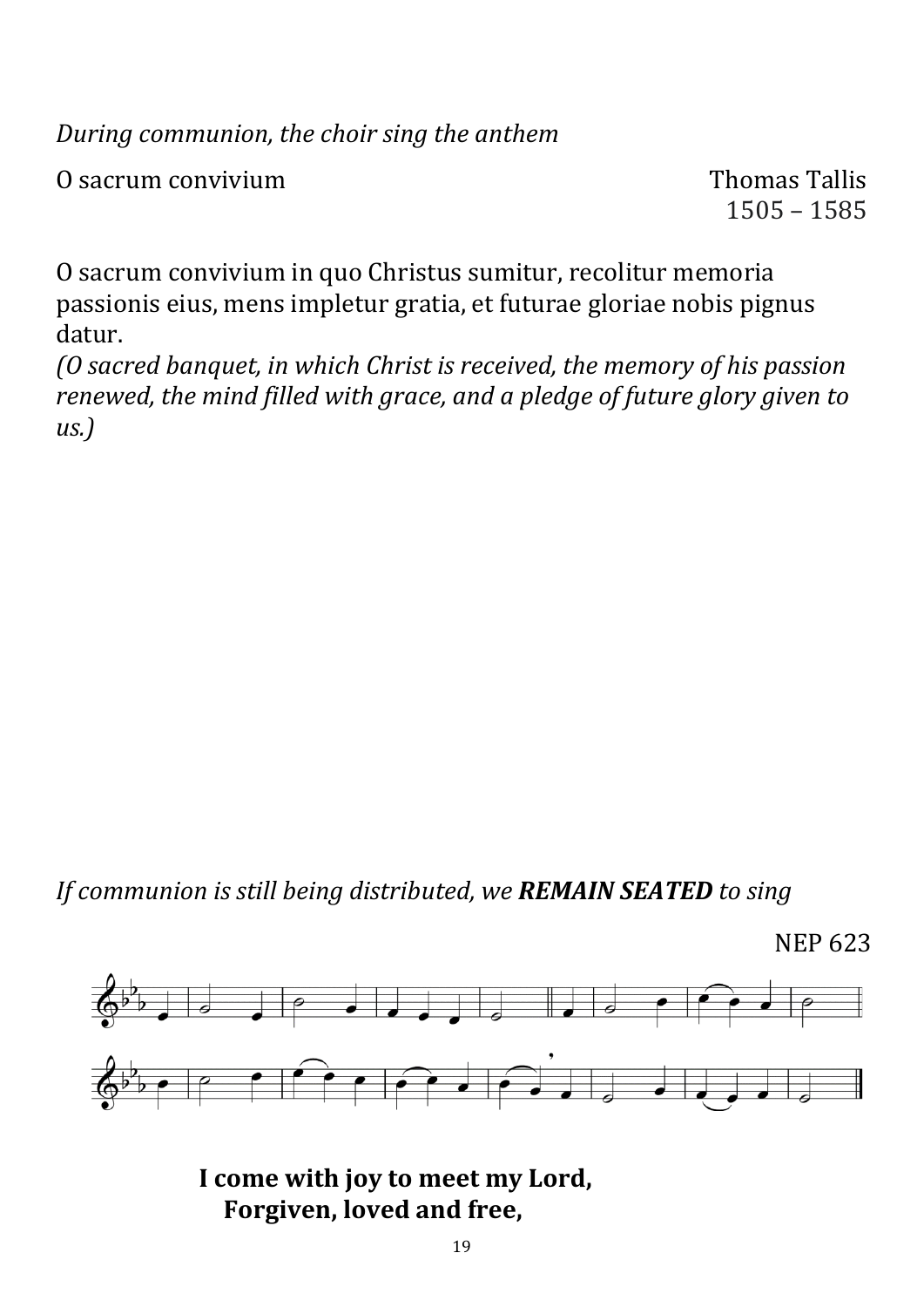**In awe and wonder to recall His life laid down for me.**

**I come with Christians far and near To find, as all are fed, The new community of love In Christ's communion bread.**

**As Christ breaks bread, and bids us share, Each proud division ends. The love that made us, makes us one, And strangers now are friends.**

**And thus with joy we meet our Lord, His presence, always near, Is in such friendship better known; We see and praise him here.**

**Together met, together bound, We'll go our different ways, And as his people in the world We'll live and speak his praise.**

Brian Wren *b*1936 St Botolph Gordon Slater 1896-1979

## **Prayer after Communion**

*We STAND. The president invites us to pray and then sings*

O God, whose beauty is beyond our imagining and whose power we cannot comprehend: show us your glory as far as we can grasp it, and shield us from knowing more than we can bear until we may look upon you without fear;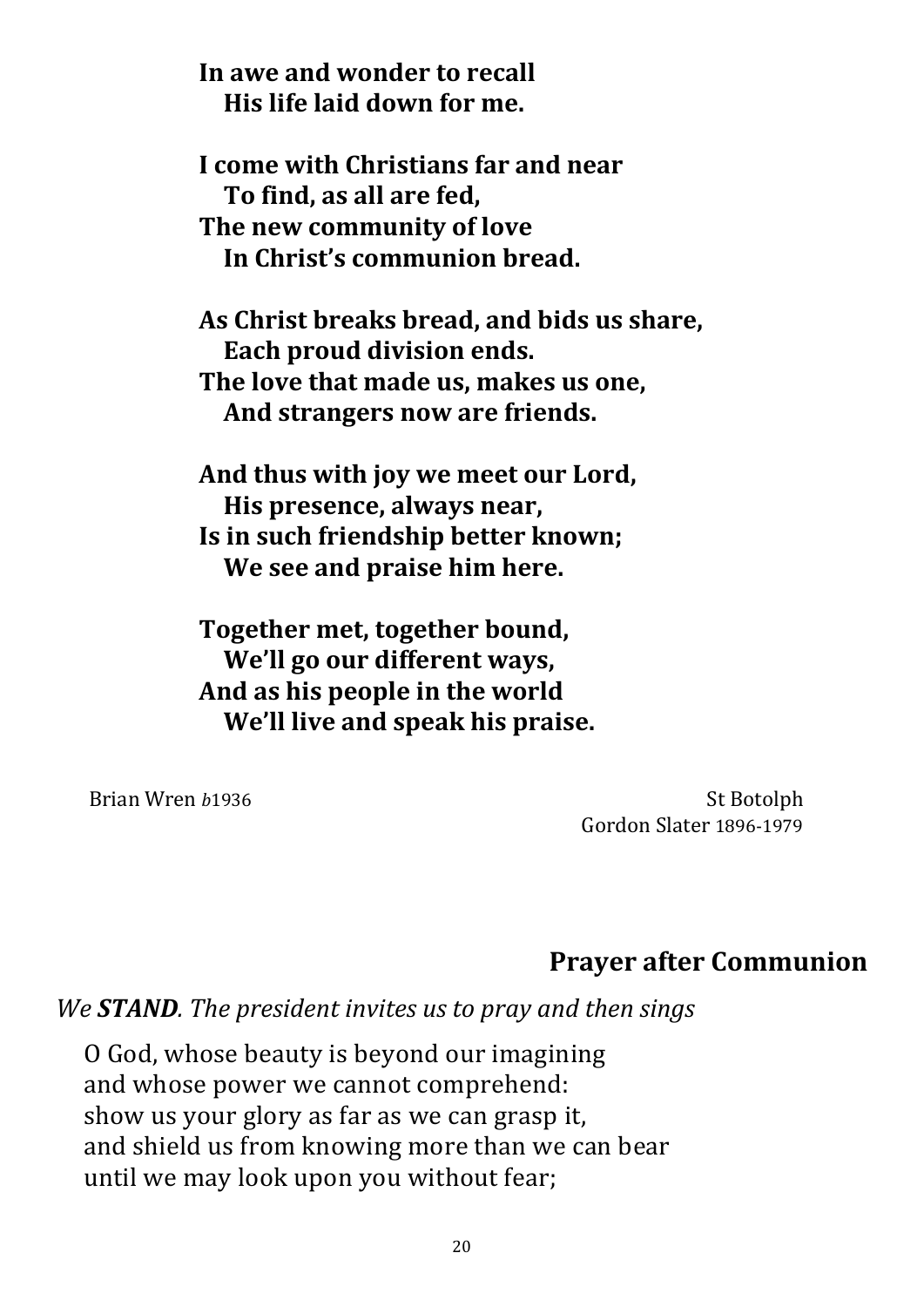## through Jesus Christ our Saviour. **Amen.**

Almighty God, **we thank you for feeding us with the body and blood of your Son Jesus Christ. Through him we offer you our souls and bodies to be a living sacrifice. Send us out in the power of your Spirit to live and work to your praise and glory. Amen.**

*Notices are given and banns of marriage may be read.*

# **The Dismissal**

The Lord be with you **and also with you.**

May the Father from whom every family in earth and heaven receives its name strengthen you with his Spirit in your inner being, so that Christ may dwell in your hearts by faith; and the blessing of God almighty, the Father, the Son, and the Holy Spirit, be among you and remain with you always. **Amen.**

*The deacon says*

Go in peace to love and serve the Lord. **In the name of Christ. Amen.**

#### **THIS WEEK'S PRAYER DIARY**

Christopher our Bishop; Justin our Archbishop; Jonathan, Bishop of Croydon

#### **Those we have been asked to pray for**

Verna Crooks, Georgina James, Bishop Christopher, Esther Holland, Brenda Roberts, Millie Stoney, Dot Fry, Moses and Claudette Amaechi,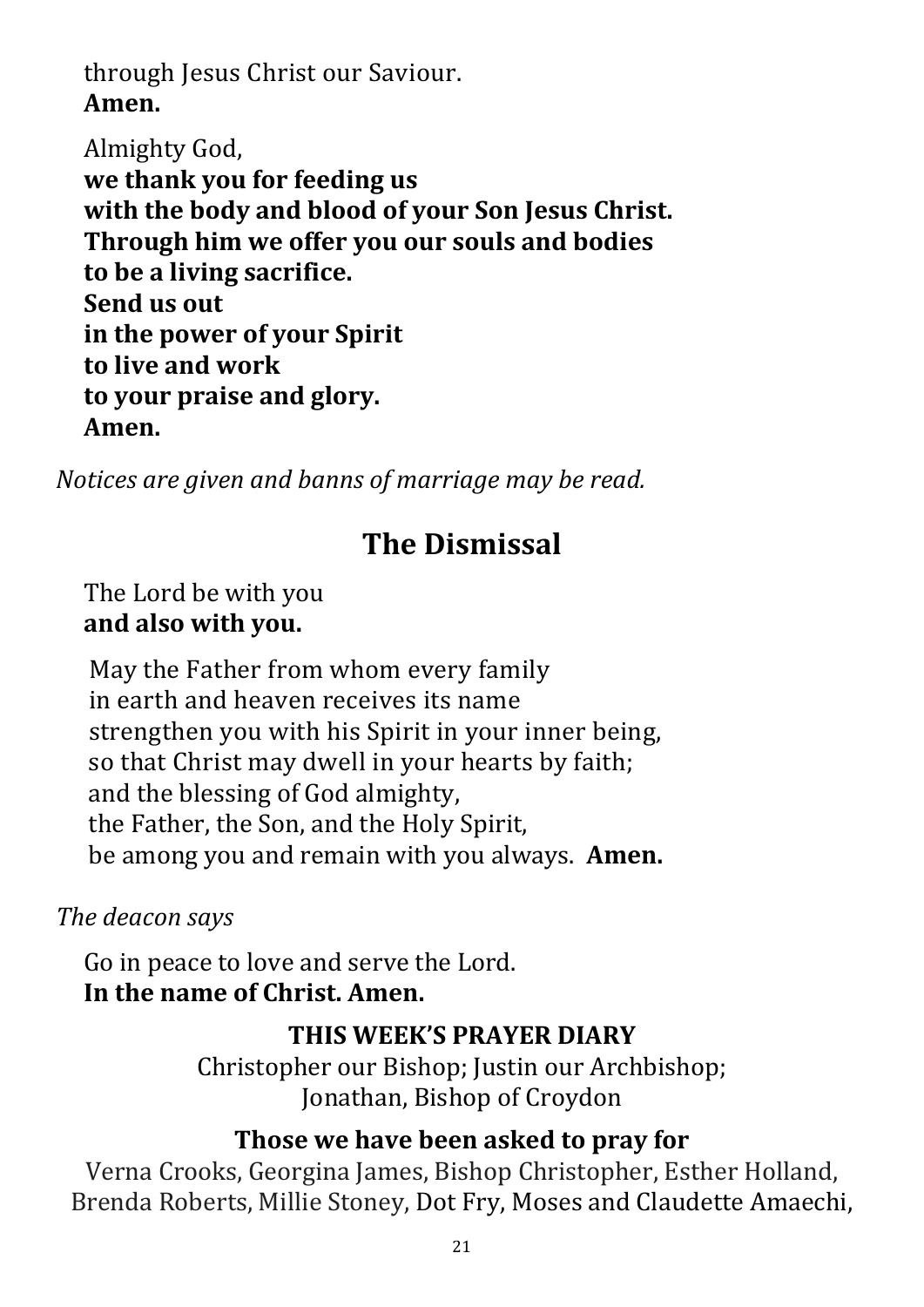Kay Runkle, David Fuest, Helen Nutting, Graham Spalding, Donovan Donaldson, Liz Woodhouse, Pat Parker, Nathan Tulip, Christopher Love, David Maitland, Simon Gabe, Michael Hale, Vinnette & Mike Melbourne, Peter Bibby, Ann Newman, Naomi Ioannou, Alan Driedger, June McCallum, Carmen Alveraz, Paul Allen & Poh Wong.

> **Those known to us recently departed** Shirley Rogers, Pat Heaven, Julie Loh

## **Past priests, benefactors, friends, and at their year's mind**

Kate Wilkin, Frederick Wilson, Kenneth Riches, *Benefactor*, Kenneth Hawkins, *Priest*, Delton Crooks, Mountford Benbow, *Priest*, Frank Bailey, Clive Lee, *Priest,*

## **Devotions after Mass**

*We turn to face the statue of Mary* 

**The Angelus**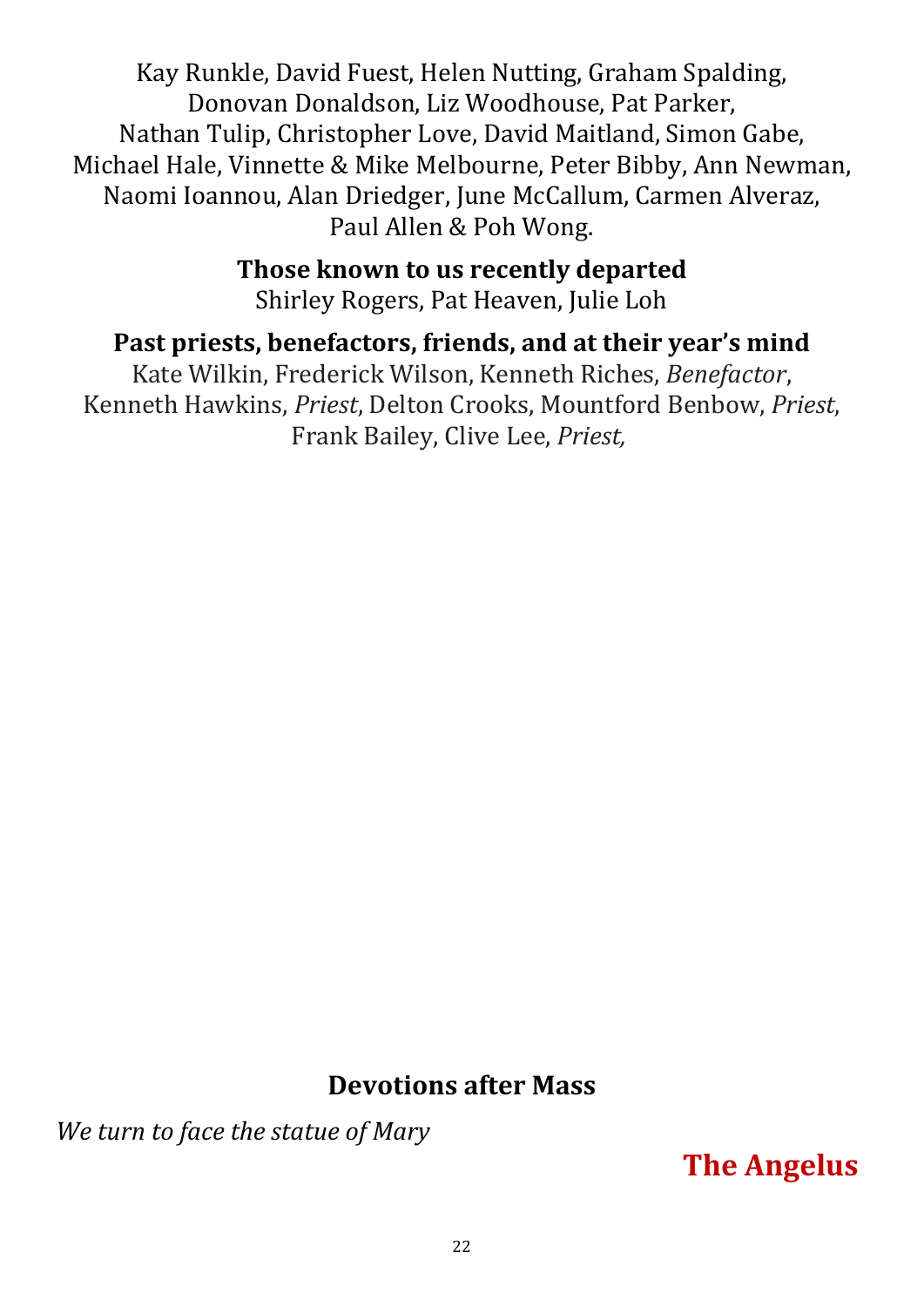The Angel of the Lord brought tidings to Mary, **And she conceived by the Holy Ghost.**

Hail Mary, full of grace, the Lord is with thee, Blessed art thou among women, and blessed is the fruit of thy womb, Jesus. **Holy Mary, Mother of God, pray for us sinners, now and at the hour of our death. Amen.**

Behold the handmaid of the Lord; **Be it unto me according to thy word.**

Hail, Mary . . .

And the Word was made flesh, **And dwelt among us.**

Hail, Mary . . .

Pray for us, O holy Mother of God. **That we may be made worthy of the promises of Christ.**

Let us pray.

We beseech thee, O Lord, pour thy grace into our hearts; that, as we have known the incarnation of thy Son Jesus Christ by the message of an angel, so by his cross and passion we may be brought unto the glory of his resurrection; through the same Christ our Lord. **Amen** 

## **Voluntary**

Chorale Prelude 'Vater unser im Himmelreich' BWV 737 JS Bach

# **NOTICES**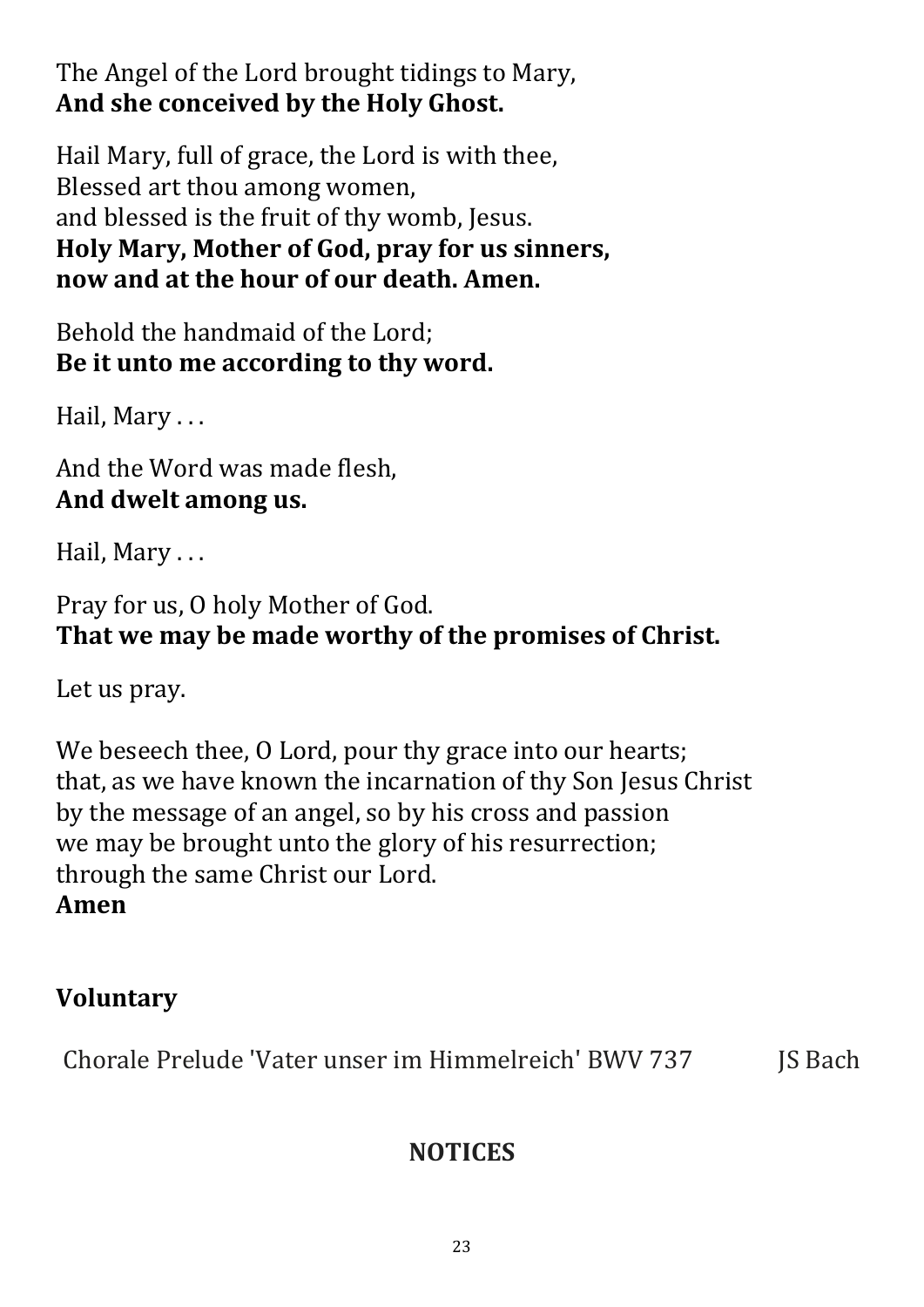**The Hive:** During lockdown, Danny Simpson has continued to provide the Hive service on a takeaway basis. He would really welcome some assistance with preparation and/or clearing up. If you might be able to help on the occasional Wednesday, please speak to Danny or email [sjunoffice@gmail.com](mailto:sjunoffice@gmail.com)

**Piano and Four Winds, Friday 25 June, 7pm:** We are delighted that our own Nicholas Bucknall and some of his colleagues will give a concert of wind quintets by Mozart and Beethoven, to welcome to arrival of our new Grotrian Steinweg piano. Admission free, donations of £10 per adult to support music at St John's very welcome.

**LMP - Three Little Pigs and Dirty Beasts, Sunday 27 June, 2pm and** 

**4pm:** Music and hilarious stories combine in a concert perfect for the whole family. Tickets start at £5 for under 12s and are available.

#### **SAVE THE DATES**

The Meadow Garden at St John's, Upper Norwood, is a community haven of fruit and vegetable beds, edible hedges, and bee hives, it's that time of year when we as members of the congregation need to pay it a little attention. Please sign up to these two dates to help manage the area. **Sunday July 11th 12noon – 4pm & Saturday July 24th 11am-4pm.** (lunch provided) please see Sara Spillett so we can manage numbers.

On 26 June at St Peter's Clapham, David Povall will be priested. Please keep him in your prayers.

We note that, on 27 June, Fr Duncan Whitworth will celebrate his 50th Anniversary of priesting.